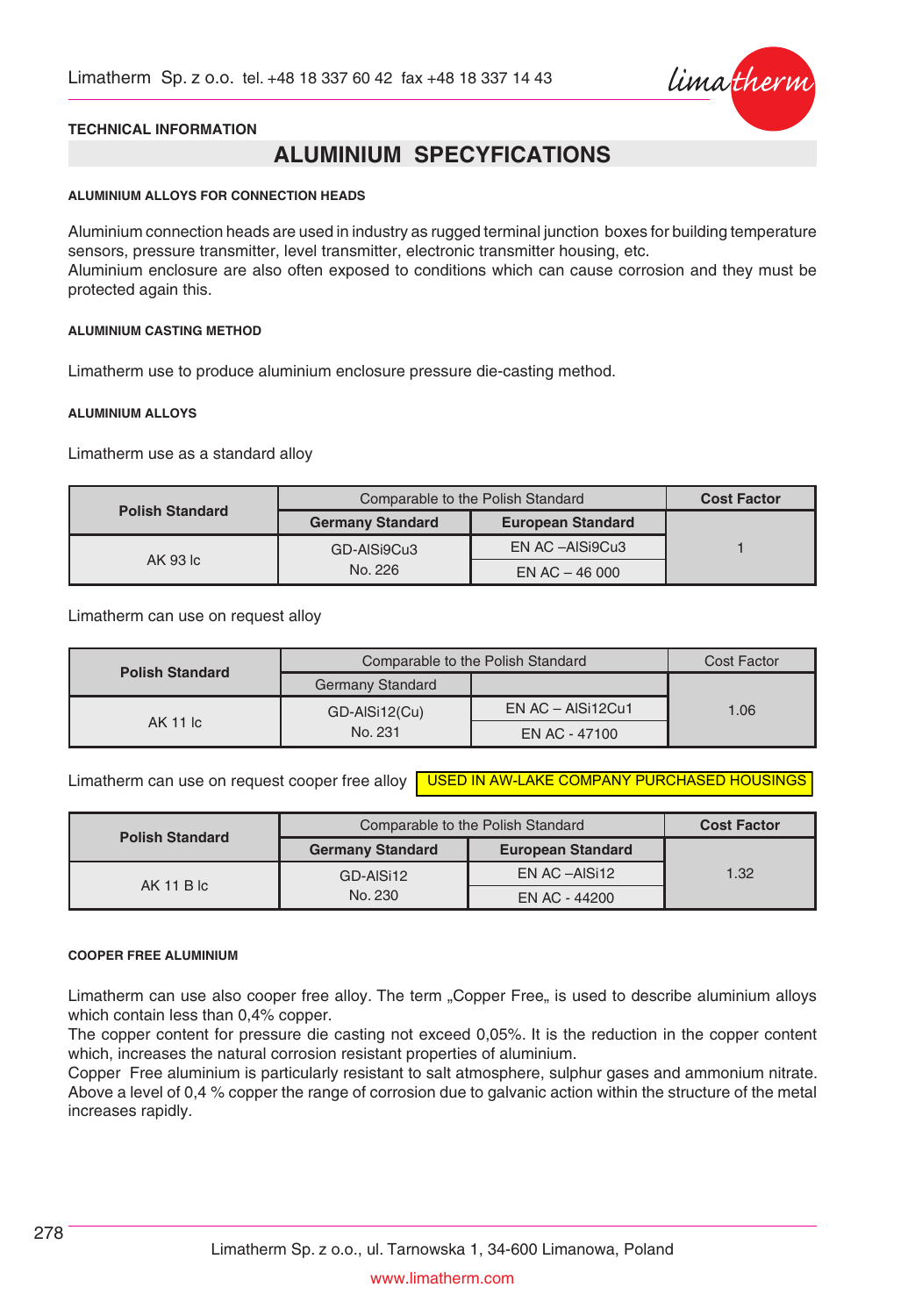### **TECHNICAL INFORMATION**

## **Painting systems and their application.**

|                    | Painting system = base material + surface finising + paint layer   |                                                                             |                         |                                         |                 |                                                                            |                                              |                                   |  |  |  |  |  |  |  |  |  |   |  |  |  |                    |
|--------------------|--------------------------------------------------------------------|-----------------------------------------------------------------------------|-------------------------|-----------------------------------------|-----------------|----------------------------------------------------------------------------|----------------------------------------------|-----------------------------------|--|--|--|--|--|--|--|--|--|---|--|--|--|--------------------|
| Painting<br>system | Base<br>material                                                   | Surface<br>finishing                                                        | Paint<br>type           | No. of<br>layers                        | $(\mu m)$       | Thickness of Total thickness<br>one layer in of the layers in<br>$(\mu m)$ | Applications                                 | Maximum<br>durability<br>period   |  |  |  |  |  |  |  |  |  |   |  |  |  |                    |
| PS1                | Standard<br>Aluminium alloy<br>$AK-93$ lc<br>GD-AlSi9Cu3<br>No.226 | 1. Vibration<br>abrasive<br>treatment<br>in<br>ceramic chips                | P                       | 1                                       | 70              | 70                                                                         | $C2 \rightarrow$<br>$C3 \rightarrow$         | H<br>M                            |  |  |  |  |  |  |  |  |  |   |  |  |  |                    |
| PS <sub>2</sub>    | AlSi9Cu3<br>EN AC - 46000                                          | EN AC-<br>2. Washing in<br>alkalies                                         | $\mathcal{C}$           |                                         | 30              | 30                                                                         | $C2 \rightarrow$<br>$C3 \rightarrow$         | H<br>L                            |  |  |  |  |  |  |  |  |  |   |  |  |  |                    |
|                    |                                                                    |                                                                             | E                       | 1                                       | 70              | 70                                                                         | $C2 \rightarrow$<br>$C3 \rightarrow$         | H<br>L                            |  |  |  |  |  |  |  |  |  |   |  |  |  |                    |
| PS3                | Copper free<br>Aluminium alloy                                     | 1.Vibration<br>abrasive<br>in<br>treatment                                  | $\mathbf{P}$            | 1                                       | 70              | 70                                                                         |                                              | H                                 |  |  |  |  |  |  |  |  |  |   |  |  |  |                    |
| PS4                | GD-AlSi12<br>No.230                                                | $AK-11B$ lc<br>ceramic chips<br>2. Washing in<br>alkalies<br>EN<br>3.Yellow | $\mathcal{C}$           | 3                                       | 30              | 90                                                                         | $C2, C3, C4 \rightarrow$                     | L                                 |  |  |  |  |  |  |  |  |  |   |  |  |  |                    |
| PS5                | $\bullet$<br>AC-AlSi12 mod<br>EN AC-44200mod                       |                                                                             |                         |                                         | chromating or   |                                                                            |                                              |                                   |  |  |  |  |  |  |  |  |  | E |  |  |  | $C5-I \rightarrow$ |
|                    |                                                                    | chromium<br>free,                                                           | <b>SE</b>               | 1                                       | 70              | 70                                                                         | $C5-M \rightarrow$                           |                                   |  |  |  |  |  |  |  |  |  |   |  |  |  |                    |
| PS <sub>6</sub>    |                                                                    | conversion<br>treatment                                                     | SE<br>$+$<br><b>SPU</b> | $\overline{1}$<br>$+$<br>$\overline{1}$ | 70<br>$+$<br>50 | 120                                                                        | $C2, C3, C4 \rightarrow$<br>$C5-I$<br>$C5-M$ | H<br>M<br>$\overline{\mathbf{M}}$ |  |  |  |  |  |  |  |  |  |   |  |  |  |                    |

# **Application of painting systems**

| Painting<br>system                 | Type of product                                                             | Ordering code                                                                 | Status in the catalouge                                                                                             |
|------------------------------------|-----------------------------------------------------------------------------|-------------------------------------------------------------------------------|---------------------------------------------------------------------------------------------------------------------|
| PS <sub>1</sub><br>PS <sub>2</sub> | Standard connection                                                         | Standard, f.e.<br>$DAAD1 - M2A - 5X-NS-Psh$<br>DANA1-M2A-5X-NS-Cal            | standard                                                                                                            |
| PS <sub>3</sub><br>PS <sub>4</sub> | heads and housings<br>Increased safety<br>$\bullet$                         | Standard $+$ (S), f.e<br>$DAAD1-M2A - 5X-NS-Psh(S)$<br>DANA1-M2A-5X-NS-Cal(S) | Special on request. $S = \text{copper}$ free<br>aluminium EN AC-44200 mod +<br>conversion layer<br>(f.e chromating) |
|                                    | Flameproof "d"connection Standard, f.e.<br>heads and hausings               | XD-AD2-M2/CD-N2/10,1-SEsh                                                     | standard                                                                                                            |
| <b>PS 5</b>                        | Standart connection<br>heads and hausings,<br>Increased safety              | Standard $+$ (S), f.e.<br>DAAD1-M2A-5X-NS-SEsh (S)                            | Special on request. S=copper free<br>aluminium EN AC-44200 mod +<br>conversion layer f.e.titanium-<br>circonium     |
|                                    | Flameproof, d"connection<br>headsand hausings                               | Standard, f.e.<br>$XD$ -AD2-M2/CD-N2/10.1-SPUbs                               | standard                                                                                                            |
| <b>PS 6</b>                        | Standart connection<br>heads and hausings,<br>Increased safety<br>$\bullet$ | Standard $+$ (S), f.e.<br>DAAD1-M2A-5X-NS-SPUbs (S)                           | Special on request. S=copper free<br>aluminium EN AC-44200 mod $+$<br>conversion layer f.e.titanium-<br>circonium   |

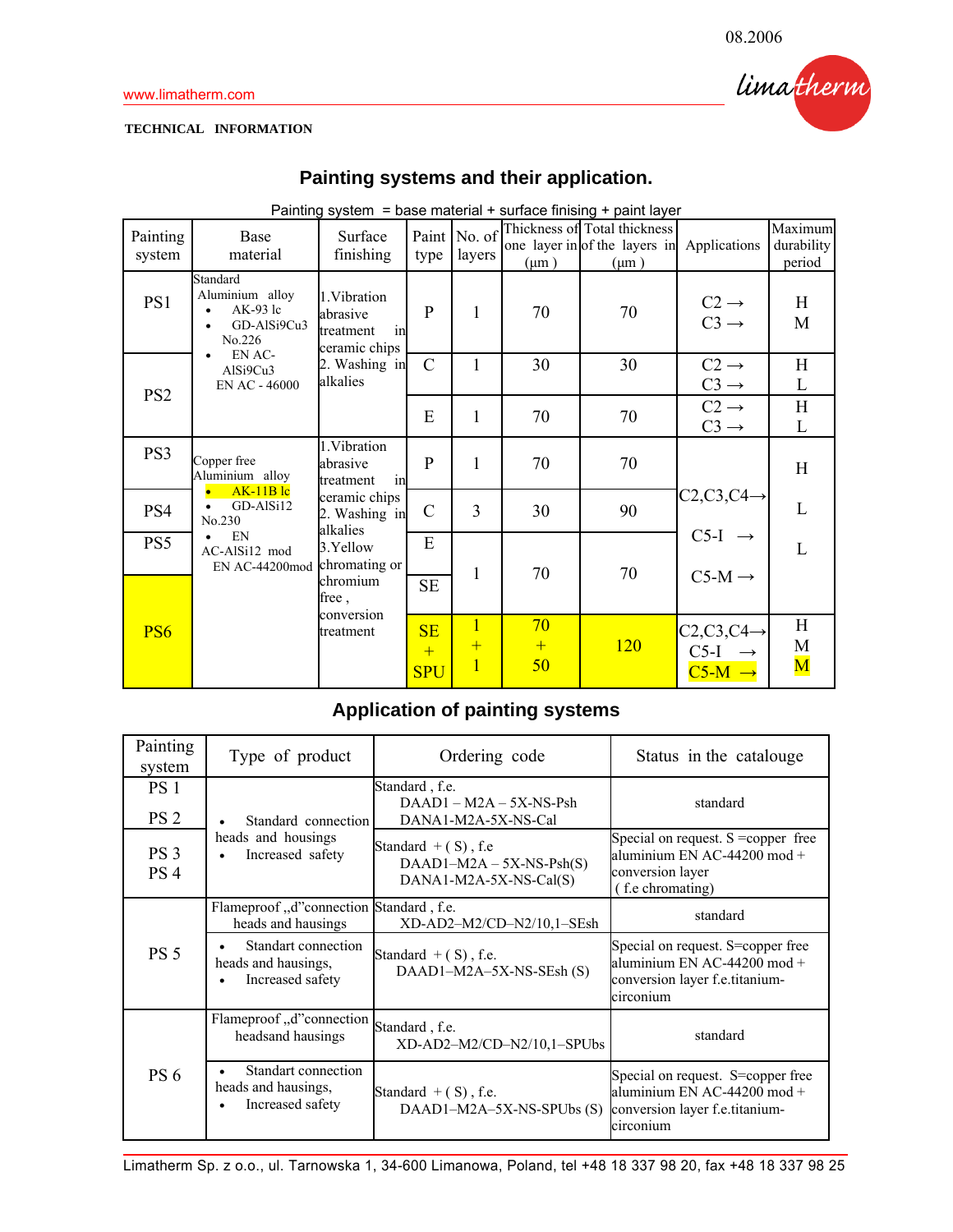limatherm

### **TECHNICAL INFORMATION**

# **Applications of painting systems**

| Painting        | Application                                                                                                                                                                                  |                                                                                                                                                              |  |  |  |  |
|-----------------|----------------------------------------------------------------------------------------------------------------------------------------------------------------------------------------------|--------------------------------------------------------------------------------------------------------------------------------------------------------------|--|--|--|--|
| system          | Indoor location                                                                                                                                                                              | Outdoor location                                                                                                                                             |  |  |  |  |
| PS1             | Oficees, shops, hotels, schools<br>٠<br>Non heated buildings with mist<br>condensation<br>Production hall with great humidity and<br>coantamination f.e : food plants, brewerys,<br>cleamery | Country atmospheres, urban industrial atmospheres<br>٠<br>contaminate of sulphur oxide, caostal area with small<br>ratio of salinity.                        |  |  |  |  |
| PS <sub>2</sub> | As above                                                                                                                                                                                     | As above, but in shadow places                                                                                                                               |  |  |  |  |
| PS <sub>3</sub> | As above, plus<br>٠<br>chemical plants, swimming pool, shipyards,<br>repair shipyards<br>buildings and area with almost continous<br>mist condensation and great contamination               | as above, plus<br>٠<br>industrial and caostal area with medium salinity,<br>٠<br>great huminidity and harmfull atmoapheres<br>$\bullet$<br>desert areas<br>٠ |  |  |  |  |
| PS4             | As above, plus                                                                                                                                                                               | As above – but in shadow places                                                                                                                              |  |  |  |  |
| PS5             |                                                                                                                                                                                              |                                                                                                                                                              |  |  |  |  |
| PS <sub>6</sub> | As above, plus<br>٠<br>buildings and area with almost continous<br>mist condensation and great contamination                                                                                 | as above, plus<br>٠<br>coastal areas and distant from the caost into sea<br>with great salinity ratio,<br>desert areas                                       |  |  |  |  |

# **Testing methods of painting systems (expected value)**

| Corrosion category | Chemical resistance<br>Durrabililty |            | Water steam         | Neutral salt mist |
|--------------------|-------------------------------------|------------|---------------------|-------------------|
|                    | period                              | in $(h)$   | condensation in (h) | in $(h)$          |
|                    |                                     | ISO 2812-1 | ISO 6270            | ISO 7253          |
|                    | L                                   |            | 48                  |                   |
| C <sub>2</sub>     | M                                   |            | 48                  |                   |
|                    | H                                   |            | 120                 |                   |
|                    | L                                   |            | 48                  | 120               |
| C <sub>3</sub>     | M                                   |            | 120                 | 240               |
|                    | H                                   |            | 240                 | 480               |
|                    | L                                   |            | 120                 | 240               |
| C <sub>4</sub>     | M                                   |            | 240                 | 480               |
|                    | H                                   |            | 480                 | 720               |
|                    | L                                   |            | 240                 | 480               |
| $C5-I$             | M                                   | 168        | 480                 | 720               |
|                    | H                                   |            | 720                 | 1440              |
|                    |                                     |            | 240                 | 480               |
| $C5-M$             | $\overline{\text{M}}$               |            | 480                 | 720               |
|                    | $\overline{\mathrm{H}}$             |            | 720                 | 1440              |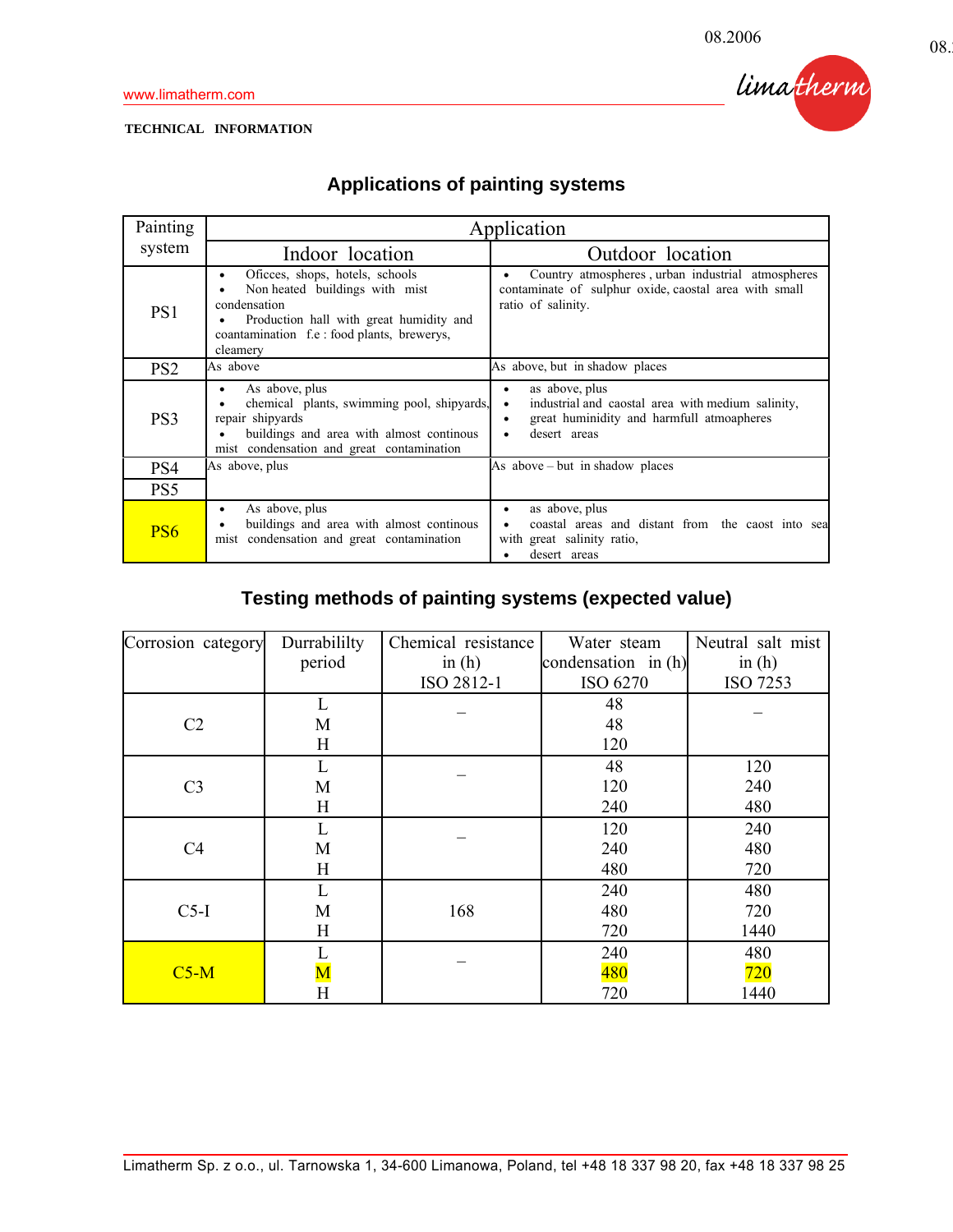

## **TECHNICAL INFORMATION**

| Several type of lacquer are used to paint bodies and covers of connection |  |  |
|---------------------------------------------------------------------------|--|--|
| heads:                                                                    |  |  |

|                                   |               | <b>STANDARD</b><br>ON REQUEST |                             |                    |                   | <b>SPECIAL</b>            |                                             |
|-----------------------------------|---------------|-------------------------------|-----------------------------|--------------------|-------------------|---------------------------|---------------------------------------------|
| <b>FEATURES</b>                   |               | <b>POWDER</b><br>P            | <b>POWDER</b><br>P          | <b>POWDER</b><br>E | <b>SPRAY</b><br>C | <b>SPRAY</b><br><b>SE</b> | <b>SPRAY</b><br>SPU (painted<br>on SE layer |
| Colours:                          | Short<br>sign |                               |                             |                    |                   |                           |                                             |
| alu - aluminium natural<br>colour | al            |                               |                             |                    |                   |                           |                                             |
| RAL 1003 signal yellow            | ys            |                               |                             |                    |                   | $\bullet$                 | $\bullet$                                   |
| RAL 1007 chrome yellow            | <b>VC</b>     |                               |                             |                    |                   |                           |                                             |
| RAL 5005 signal blue              | bs            |                               |                             |                    |                   |                           | ●                                           |
| RAL 5015 sky blue                 | sb            |                               |                             |                    |                   |                           |                                             |
| RAL 7032 silicon grey             | sg            |                               |                             |                    |                   |                           |                                             |
| RAL 7035 light grey               | gr            |                               |                             |                    |                   |                           |                                             |
| RAL 9002 ashen grey white         | ag            |                               |                             |                    |                   |                           |                                             |
| RAL 9006 shine                    | sh            |                               |                             |                    |                   |                           |                                             |
| RAL 9007 grey silver              | gs            |                               |                             |                    |                   |                           |                                             |
| RAL 9010 cream white              | <b>CW</b>     |                               |                             |                    |                   |                           |                                             |
| Gloss ISO 2813                    |               |                               | Gloss > 76 % ( $80 - 90$ %) |                    | mat <<br>15%      | Semi -<br>gloss<br>60%    | Semi - gloss<br>60%                         |
| finish                            |               | smooth                        |                             |                    |                   |                           |                                             |

# **Corrosion category according to ISO 12944 – 2**

| Category<br>Marking                                                                                                             | Category<br>Name      | Layer thickness loss of<br>carbon steel in $(\mu m)$<br>during first year exposure)                                                                       | Main features of<br>environment                                                                                             |
|---------------------------------------------------------------------------------------------------------------------------------|-----------------------|-----------------------------------------------------------------------------------------------------------------------------------------------------------|-----------------------------------------------------------------------------------------------------------------------------|
| C <sub>2</sub>                                                                                                                  | small                 | $1,3 - 25$                                                                                                                                                | Urban atmospheres with<br>small ratio of sulphation                                                                         |
| C3                                                                                                                              | medium                | $25 - 50$                                                                                                                                                 | Urban and industrial<br>atmosperes, medium<br>contaminate of sulphur<br>oxide.Coastal area with<br>amall ratio of salinity. |
| Ω4                                                                                                                              | heavy                 | $50 - 80$                                                                                                                                                 | Industrial area and coastal<br>area with medium ratio of<br>salinity                                                        |
| $C5-I$                                                                                                                          | Very heavy industrial | $80 - 200$                                                                                                                                                | Industrial area with great<br>humidity and harmfull<br>atmospheres                                                          |
| $C5-M$                                                                                                                          | Very heavy marine     | $80 - 200$                                                                                                                                                | Coastal area and distant<br>from the coast into sea,<br>with great salinity ratio                                           |
| Durability of painting systems<br>$L$ – short, from 2 to 5 years<br>M –medium, from 5 to 15 years<br>$H - long$ , over 15 years |                       | Durability of painting systems is not quarantee period.<br>Quarantee period is a legal regulation. There is no rules<br>which connect the both regulation |                                                                                                                             |